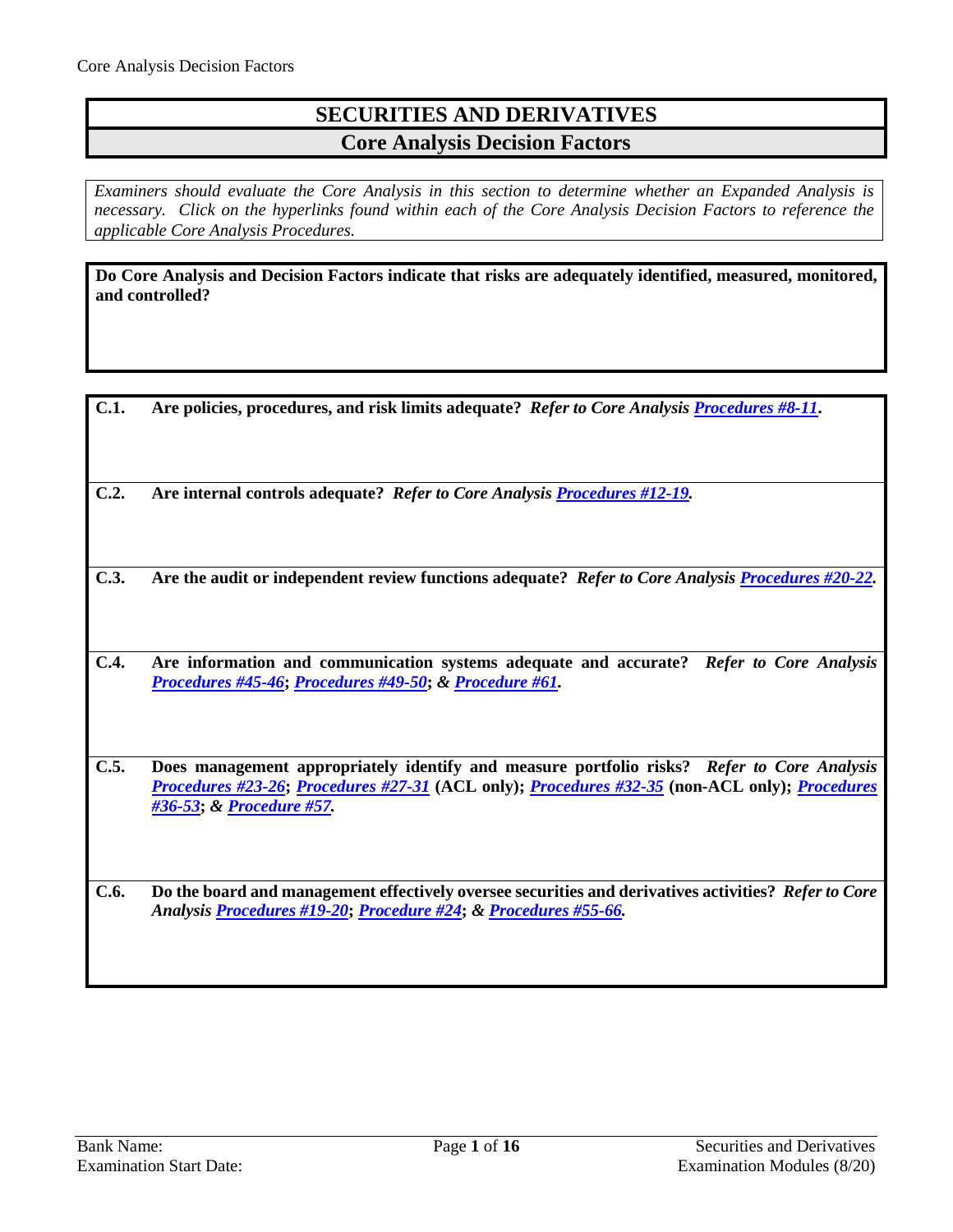# **SECURITIES AND DERIVATIVES EXAMINATION PROCEDURES Core Analysis Procedures**

*Examiners are to consider the following procedures but are not expected to perform every procedure at every bank. Examiners should complete only the procedures relevant for the bank's activities, business model, risk profile, and complexity. If needed, based on other identified risks, examiners can complete additional procedures. References to laws, regulations, supervisory guidance, and other resources are not all-inclusive.*

|    | <b>Preliminary Review</b>                                                                                                                                                                                                                                                                                                                                                                                        |  |  |
|----|------------------------------------------------------------------------------------------------------------------------------------------------------------------------------------------------------------------------------------------------------------------------------------------------------------------------------------------------------------------------------------------------------------------|--|--|
| 1. | Review prior examination reports, pre-examination memorandum, and file correspondence for an<br>overview of any previously identified investment deficiencies.                                                                                                                                                                                                                                                   |  |  |
|    |                                                                                                                                                                                                                                                                                                                                                                                                                  |  |  |
|    | Review internal and external audit reports and other independent reviews. <sup>1</sup>                                                                                                                                                                                                                                                                                                                           |  |  |
|    |                                                                                                                                                                                                                                                                                                                                                                                                                  |  |  |
|    | 3. Review remedial actions taken by management to address audit and examination recommendations.                                                                                                                                                                                                                                                                                                                 |  |  |
|    |                                                                                                                                                                                                                                                                                                                                                                                                                  |  |  |
| 4. | Analyze the level and trend of securities and derivatives activities in the Uniform Bank Performance<br>Report or Interest Rate Risk Standard Analysis (IRRSA - FDIC), and assess any risks in the<br>portfolio(s).                                                                                                                                                                                              |  |  |
|    |                                                                                                                                                                                                                                                                                                                                                                                                                  |  |  |
| 5. | Review the securities portfolio, certificates of deposit held for investment purposes, and end-use<br>derivative contracts.                                                                                                                                                                                                                                                                                      |  |  |
|    | Review transactions entered into or amended since the last examination.                                                                                                                                                                                                                                                                                                                                          |  |  |
|    | Identify securities that may require further analysis, such as instruments that have unusual,<br>$\bullet$<br>leveraged, or highly variable cash flows, including mortgage-backed securities (MBS),<br>collateralized debt obligations, and asset-backed securities. The process may involve reviewing<br>institution-prepared reports, investment prospectuses, trade confirmations, and accounting<br>methods. |  |  |
|    |                                                                                                                                                                                                                                                                                                                                                                                                                  |  |  |
| 6. | Discuss with management the institution's investment philosophy, portfolio composition, and<br>underlying business purpose(s) for investment activities.                                                                                                                                                                                                                                                         |  |  |

<span id="page-1-0"></span> $\overline{a}$ **<sup>1</sup> If the institution is subject to the Sarbanes-Oxley Act (SOX), review the SOX information pertaining to the investment portfolio, such as SOX narratives, flow charts, and internal control matrices.**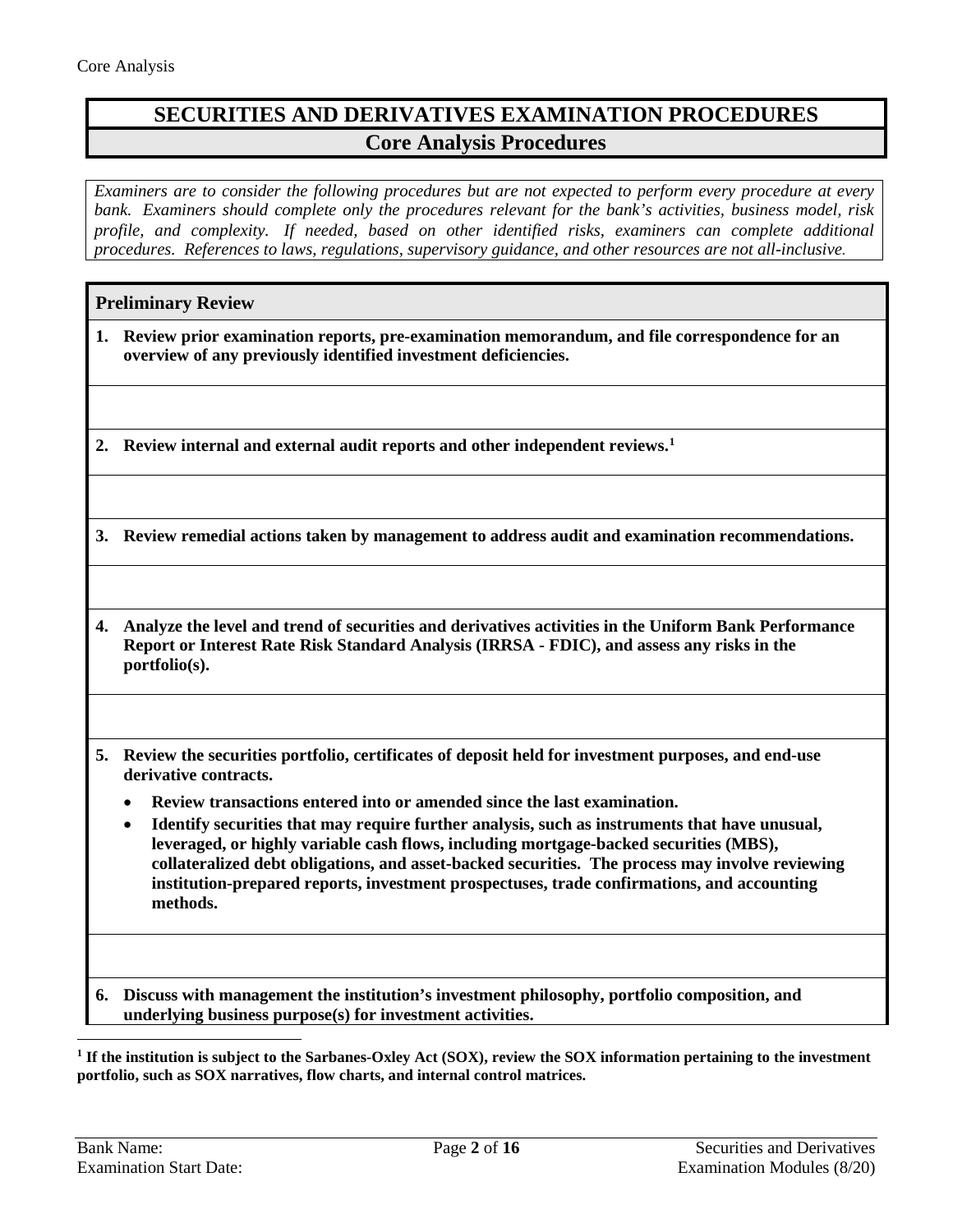**7. Review investment committee minutes and other relevant committee minutes (such as asset-liability committee minutes) that discuss investment activities. Determine whether substantive investment activities are sufficiently discussed including any changes in strategy, philosophy, or responsibilities.**

## **Policies, Procedures, and Risk Limits**

- <span id="page-2-0"></span>**8. Evaluate whether policies are appropriate for securities and derivatives activities. Effective policies are generally tailored to the institution's unique risk profile and address items such as:** 
	- **The board's investment goals and objectives;**
	- **Delegations of investment authority;**
	- **Duties and responsibilities of individuals involved in the investment process;**
	- **Transaction authorizations and trade limits for individuals responsible for initiating trades;**
	- **Authorized activities and instruments;**
	- **Unacceptable investment activities;**
	- **Credit quality and ongoing monitoring guidelines;**
	- **Investment guidelines or limits (e.g., portfolio composition, maturities);**
	- **Required pre- and post-purchase analysis, including due diligence for more complex securities;**
	- **Off-balance-sheet investments;**
	- **Portfolio valuations and frequency requirements;**
	- **Pledging requirements;**
	- **Safekeeping procedures;**
	- **Internal controls;**
	- **Audit and independent reviews;**
	- **Reporting requirements;**
	- **Broker-dealer selection and ongoing monitoring;**
	- **Accounting and taxation considerations, including whether debt securities are properly measured under ASC Topic 320, Investments – Debt Securities, or ASC Topic 326, Financial Instruments – Credit Losses, as appropriate;**
	- **Conflicts of interest;**
	- **Exception reporting; and**
	- **Frequency of policy reviews by the board.**

**9. Determine whether management established risk limits appropriate for the institution. Appropriate risk limits consider, as appropriate:** 

- **Credit risk,**
- **Concentration risk,**
- **Market risk,**
- **Liquidity risk,**
- **Price risk,**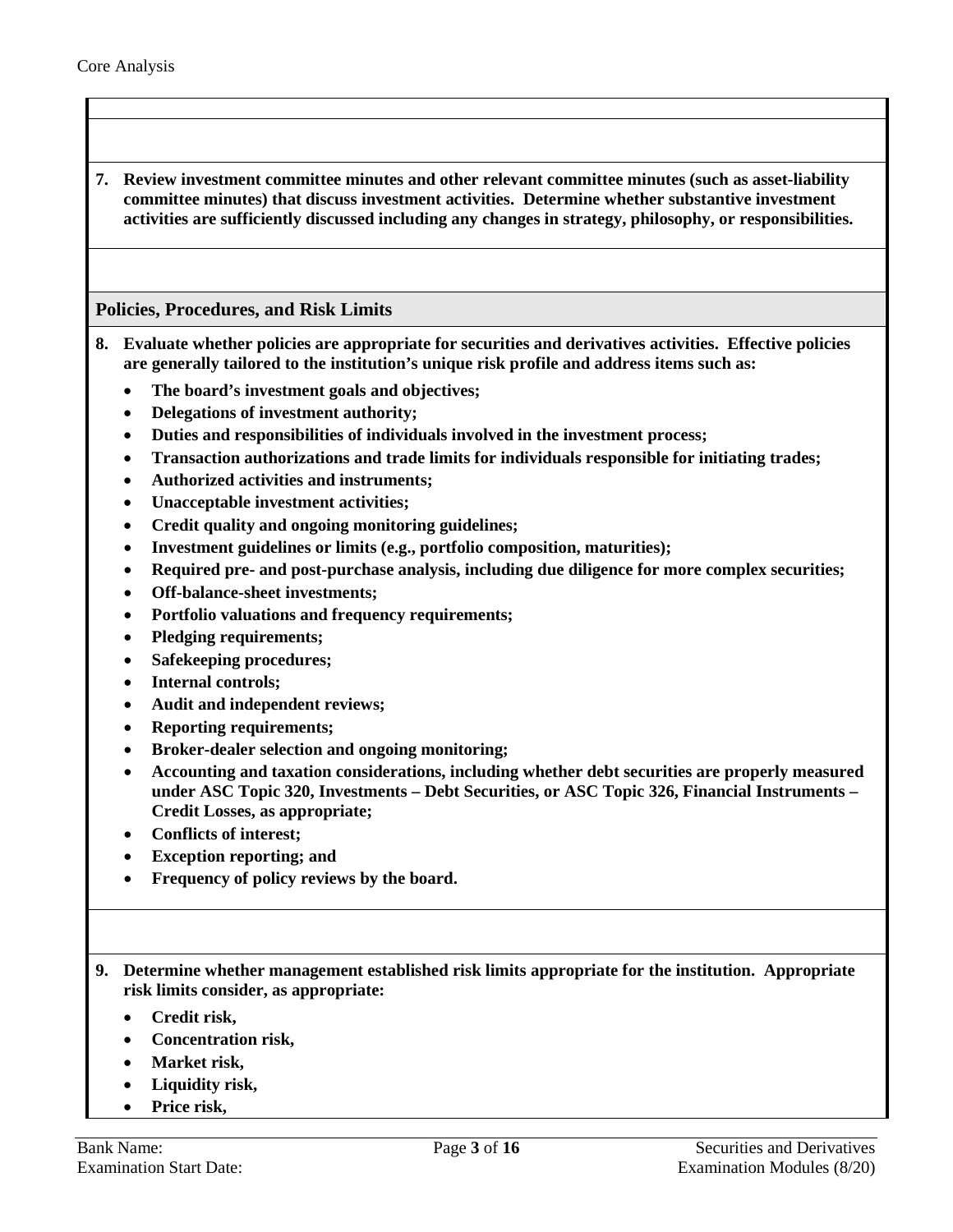- **Investment types, and**
- **Maturity and call features.**

**10. When applicable, assess management's strategies to modify market risk (e.g., hedging). Effective policies generally address items such as:** 

- **Approved strategies and instruments,**
- **Activity limits,**
- **Analysis and documentation standards,**
- **Exposures needing modification,**
- **Accounting treatment,**
- **Monitoring requirements, and**
- **Counterparty credit risk requirements.**

**11. Evaluate the frequency and timeliness of policy reviews and updates by the board.** 

#### **Internal Controls**

<span id="page-3-0"></span>**12. Assess the internal control program. Appropriate control programs generally:** 

- **Ensure transactions are conducted by authorized personnel;**
- **Assess the appropriateness of delineation of responsibilities for joint custody and dual control; and**
- **Maintain appropriate separation of duties (executing, posting, and reconciling).**
- **13. Determine whether internal control procedures are commensurate with the volume and complexity of investment activities. Adequate procedures generally address items such as:** 
	- **Portfolio valuation(s),**
	- **Personnel,**
	- **Settlement procedures,**
	- **Physical controls and documentation,**
	- **Conflicts of interest,**
	- **Appropriate accounting for debt and equity securities, [2](#page-3-1)**
	- **Reporting,**
	- **Independent review, and**
	- **Validation of risk measurement techniques.**

 $\overline{a}$ 

<span id="page-3-1"></span>**<sup>2</sup> In accordance with ASU 2016-01, equity securities may no longer be designated as available-for-sale.**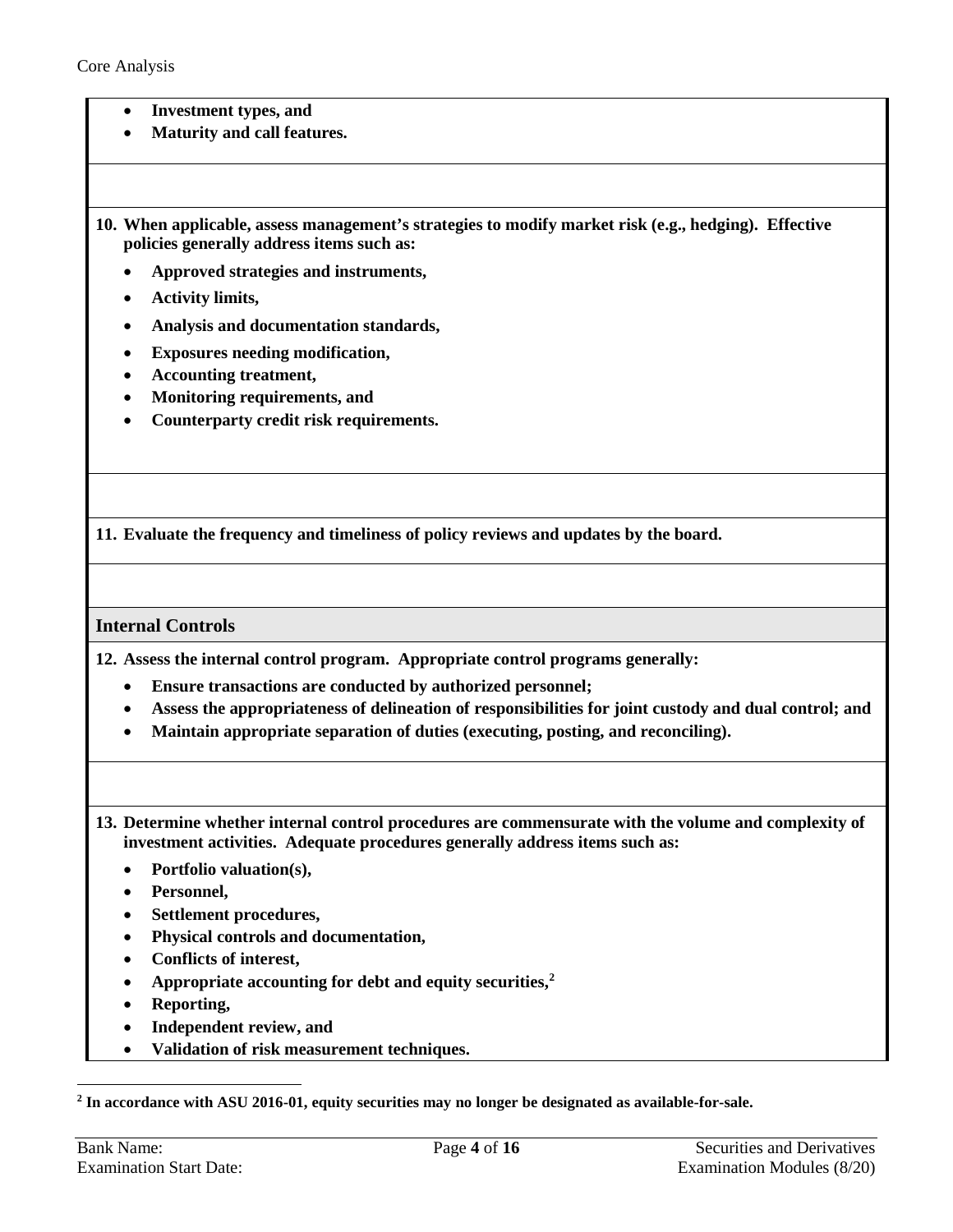**14. Determine whether management performs activities that may result in elevated risks or inadequate controls. Consider reviewing activities or file sampling for:** 

- **Gains trading, when-issued trading, pair-offs, extended settlements, repositioning repurchase agreements, short sales, or adjusted trading;**
- **Incomplete transaction documentation;**
- **Contravention of internal policy limits for transaction amounts or types with individual dealers;**
- **Inaccurate reporting or accounting;**
- **Failure to monitor personal investment activities of staff with securities activities responsibilities;**
- **Transactions completed by unauthorized personnel;**
- **Inappropriate delegation of investment authorities;**
- **Inappropriate assignment of due diligence responsibilities to third parties; and**
- **Exclusive reliance on credit rating agencies to assess credit risk.**

**15. Assess management's procedures for payment, reconciliation, exceptions, and control of securities and derivatives positions.**

**16. Determine whether investment activities are accurately reported in the Call Report and appropriately supported by work papers prepared by management.** 

**17. Determine whether transfers of debt securities occur between the available-for-sale, held-to-maturity (HTM), or trading accounts.** 

**18. Determine whether debt security sales from the HTM account have occurred, and if so, whether they are consistent with the safe harbor provisions in U.S. Generally Accepted Accounting Principles (GAAP).** 

<span id="page-4-0"></span>**19. Determine, by sampling transactions, whether management uses one dealer or representative for substantially all securities and derivatives activities. If so, determine whether management has safeguards to ensure the institution receives the best execution, including price and likelihood and speed of execution.**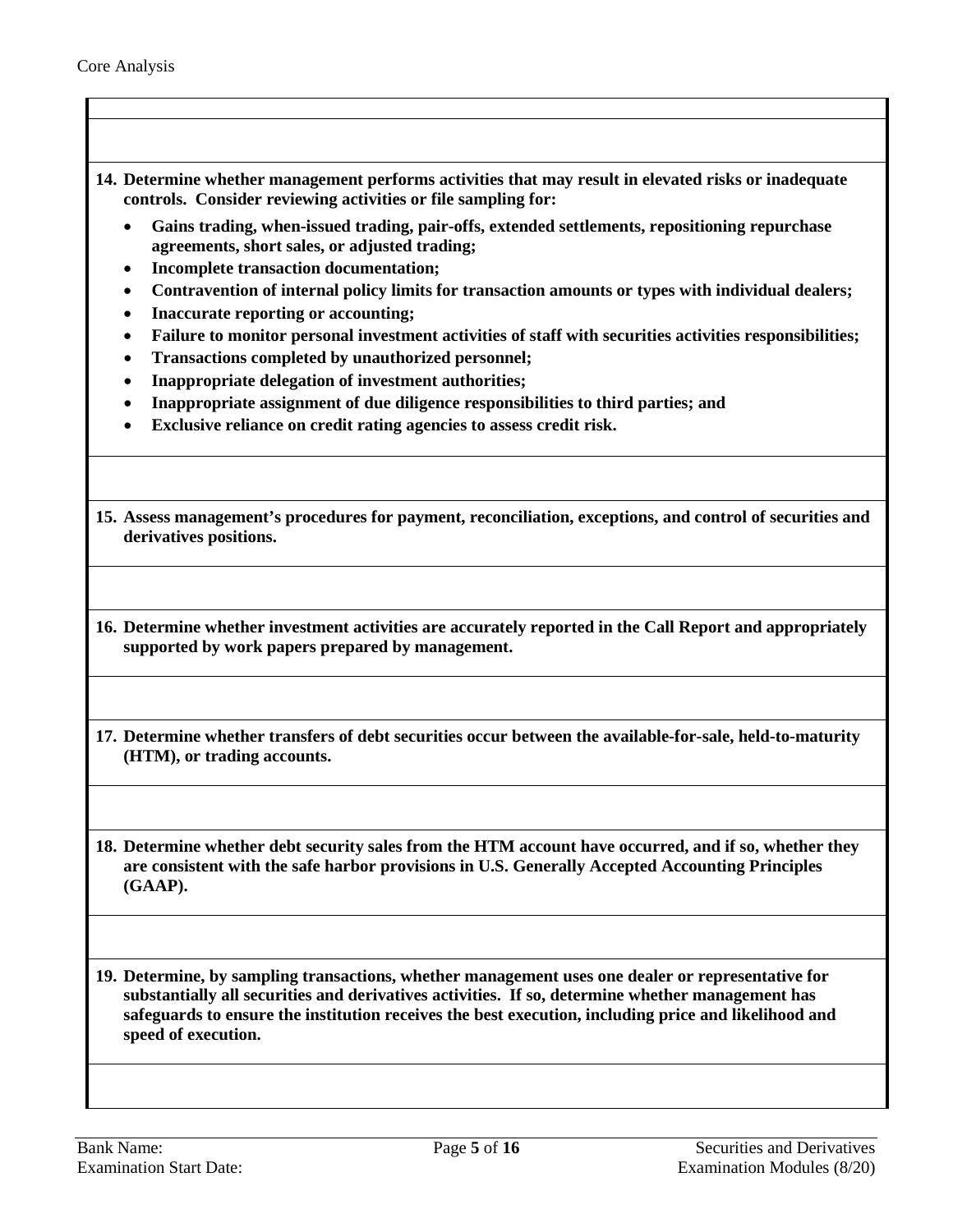### **Audit or Independent Review**

- <span id="page-5-0"></span>**20. Determine whether audits or independent reviews provide sufficient coverage relative to the institution's size, scope of investment activities, and risk profile. The independent review should:**
	- **Assess separation of duties, internal controls, and supervision of investment activities;**
	- **Compare actual risk levels to board-approved limits;**
	- **Determine whether policies and procedures are adequate and appropriately comprehensive;**
	- **Determine compliance with internal policies and procedures, as well as regulatory requirements;**
	- **Assess the adequacy and accuracy of risk measurement systems, including critical assumptions;**
	- **Assess the adequacy, accuracy, and timeliness of reports to senior management and the board;**
	- **Assess the accuracy and timeliness of price information, including underlying assumptions;**
	- **Validate the accuracy of accounting and inventory reports:** 
		- o **Assess management's procedures for identifying and measuring impairment for debt securities under ASC Topic 320 or properly measuring debt securities for the proper credit loss allowance under ASC Topic 326, as appropriate;**
		- o **Assess management's procedures for establishing the fair value for equity securities and measuring changes in fair value through earnings, as appropriate (refer to procedure 36);**
		- o **Verify correct accounting for debt securities and derivatives positions, including accrued interest; principal amortization, premium amortization, discount accretion, and valuation;**
	- **Verify securities trial balance reconciliations to the general ledger and safekeeping reports (considering the frequency of reconciliations, disposition of reconciling amounts, and separation of duties when evaluating the adequacy of reconciliations);**
	- **Ensure appropriate pre-purchase analysis and on-going due diligence is performed;**
	- **Verify that appropriate on-going due diligence is conducted on brokers or brokerage firms used;**
	- **Assess the documentation related to off-balance-sheet derivative transactions;**
	- **Recommend corrective action, when warranted;**
	- **Verify that corrective action commitments have been implemented; and**
	- **Review third party assessments of the securities portfolio for reasonableness.**
- **21. Confirm that audit or independent review results and management's responses are reported to the board or designated committee, as appropriate, on a timely basis.**
- **22. Determine whether management's responses to recent audits or independent reviews are timely and reasonable.**

**Risk Identification, Measurement, and Reporting Systems**

**DOCUMENTATION REVIEW**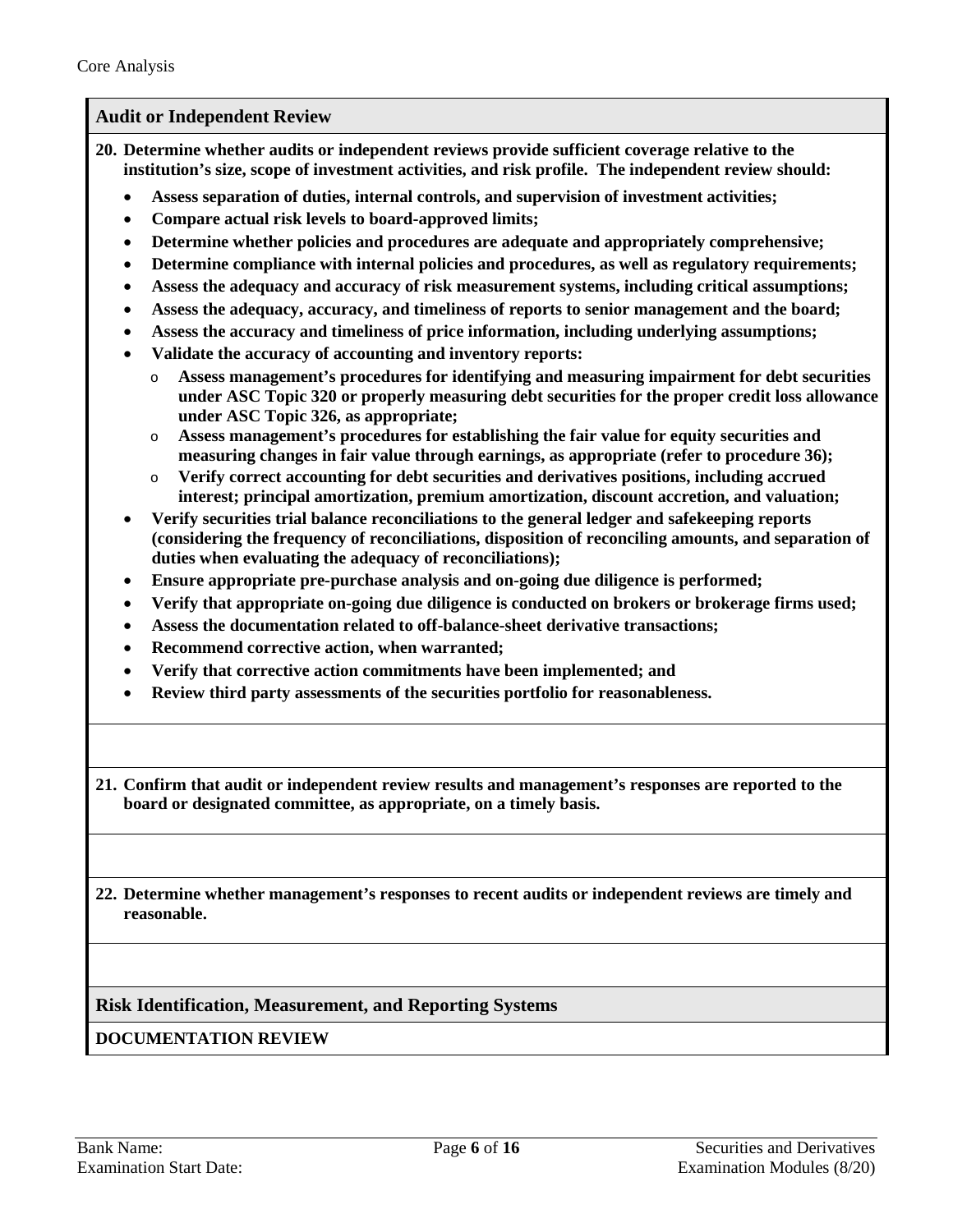- <span id="page-6-0"></span>**23. Review a sample of files that contain analysis of securities and derivatives positions entered into or amended since the last examination.[3](#page-6-2) Determine whether management:**
	- **Adequately identified the risks associated with each security prior to acquisition and periodically thereafter, consistent with the institution's policies;**
	- **Established an appropriate risk and performance measurement system, including pre-purchase analysis documentation requirements and periodic monitoring;**
	- **Verified that securities are investment grade without relying exclusively on external credit ratings;**
	- **Adequately assessed whether the instrument's cash flows, risks, and potential returns continue to fit within its investment strategy; and**
	- **Obtained sufficient documentation to make an informed investment decision.**
- <span id="page-6-1"></span>**24. Determine whether management's method of evaluating and selecting authorized securities dealers, investment bankers, and brokers is appropriate. When selecting a dealer, investment banker, or broker, prudent management generally reviews:** 
	- **The firm's current financial information, such as annual reports and credit reports, and evaluate its ability to honor commitments;**
	- **The firm's general reputation by contacting previous or current customers; and**
	- **Information from state or federal securities regulators and industry self-regulatory organizations, such as FINRA, concerning any formal enforcement actions against the dealer, its affiliates, or associated personnel.**

## **CREDIT RISK**

 $\overline{a}$ 

*Procedures 27-31 apply to institutions that adopted ASU 2016-13. Procedures 32-35 apply to institutions that did not adopt ASU 2016-13. Procedures 25-26 and 36-41 apply to all institutions.*

**25. Determine whether management's pre-purchase and ongoing credit analysis is commensurate with the risk of the instrument.[4](#page-6-3)** 

<span id="page-6-2"></span>**<sup>3</sup> The same level of pre-purchase analysis may not be appropriate for all investment instruments. It may be appropriate to conduct less analysis for noncomplex and standardized instruments, the risks of which are well known to the institution, than for complex, nonstandard, or volatile instruments. Detailed pre-purchase analysis and documentation may be appropriate for investments in relatively complex instruments, nonstandard instruments, and potentially volatile instruments.** 

<span id="page-6-3"></span>**<sup>4</sup> The depth of the due diligence reflects the security's credit quality, complexity, and size. For example, for structured instruments, pre-purchase and ongoing credit risk analysis typically enables management to understand the characteristics of the underlying collateral, the securitization structure (such as its cash waterfall and performance triggers), and how the instrument may perform under stressed scenarios. If credit analysis is outsourced to third parties, management should verify the third party's independence, understand its credit analysis methodology, and confirm the adequacy of that methodology.**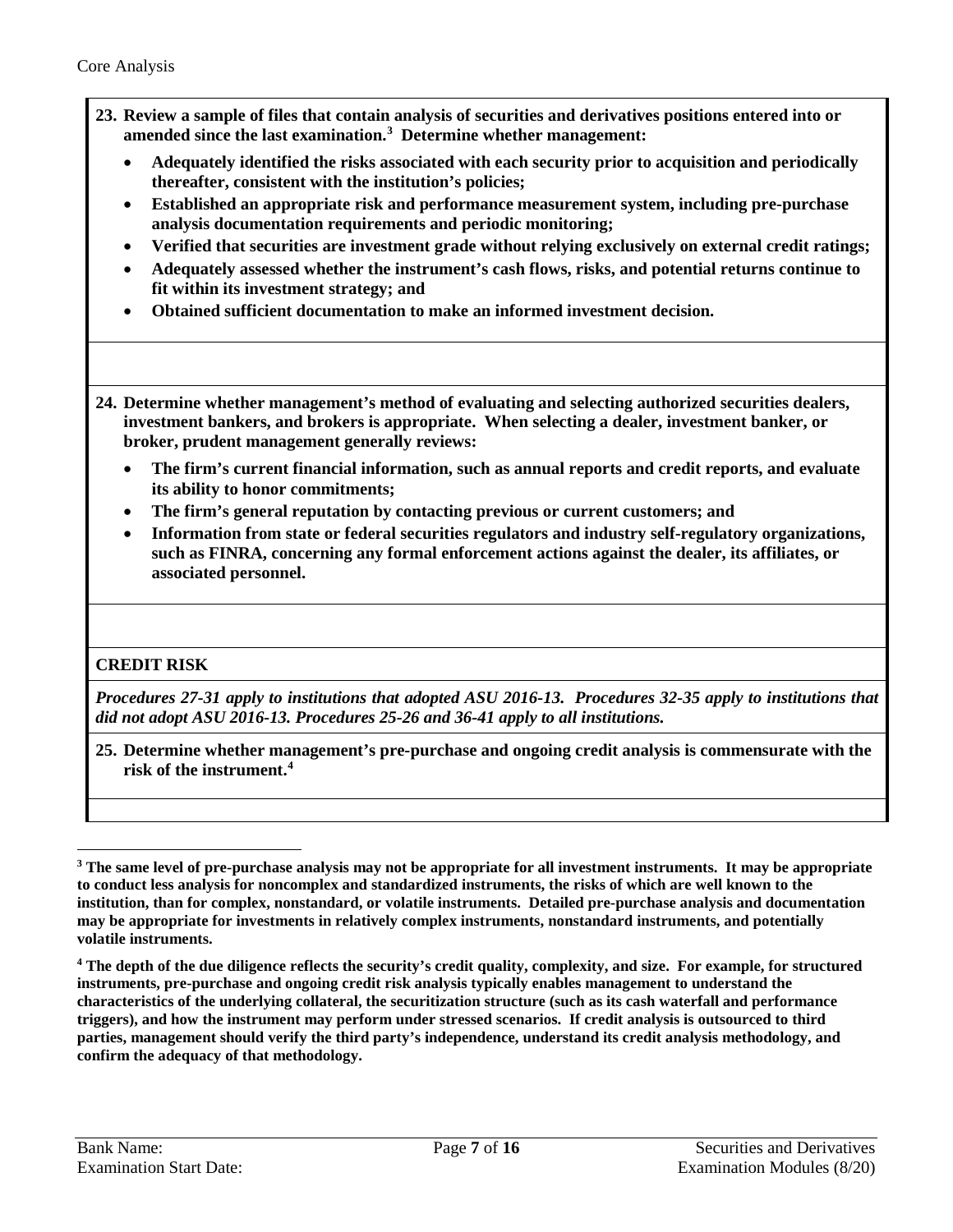<span id="page-7-0"></span>

| 26. Determine whether management's credit analysis and risk limits for repurchase agreements and<br>counterparties are appropriate. <sup>5</sup>                                                                                                                                                                                                                                                                                                                                     |
|--------------------------------------------------------------------------------------------------------------------------------------------------------------------------------------------------------------------------------------------------------------------------------------------------------------------------------------------------------------------------------------------------------------------------------------------------------------------------------------|
| 27. For HTM debt securities, review and assess procedures, practices, and policies regarding the allowance<br>for credit losses (ACL).                                                                                                                                                                                                                                                                                                                                               |
| Determine whether the ACL evaluation process is completed at least quarterly and verify that<br>appropriate documentation is maintained to support management's assumptions, valuations, and<br>judgements. <sup>6</sup>                                                                                                                                                                                                                                                             |
| Evaluate the institution's ACL policies and procedures. Assess the loss estimation method(s) used<br>to arrive at overall estimates of ACLs, including the documentation supporting the reasonableness<br>of management's assumptions, valuations, and judgements.                                                                                                                                                                                                                   |
| Evaluate whether management has appropriately considered historical loss information, current<br>conditions, and reasonable and supportable forecasts, including significant qualitative factors that<br>affect the collectability of the HTM debt securities portfolio.                                                                                                                                                                                                             |
| Determine whether management evaluates expected losses on a collective basis when HTM debt<br>$\bullet$<br>securities share similar risk characteristics. If an HTM debt security does not share similar risk<br>characteristics with other assets, expected credit losses for that security should be evaluated<br>individually.                                                                                                                                                    |
| Evaluate the institution's policies and procedures for determining when HTM debt securities have<br>$\bullet$<br>zero expected credit losses. Examples of HTM debt securities that may result in expectations of<br>zero credit loss include U.S. Treasury securities, as well as mortgage-backed securities issued and<br>guaranteed by the Government National Mortgage Association, the Federal Home Loan Mortgage<br>Corporation, and the Federal National Mortgage Association. |
| 28. Determine the method(s) used by management to measure the expected collectibility of HTM debt<br>securities, and consider whether management maintains appropriate supporting documentation for the<br>assumptions and estimates used.                                                                                                                                                                                                                                           |
|                                                                                                                                                                                                                                                                                                                                                                                                                                                                                      |
| 29. For available-for-sale (AFS) debt securities, review and assess the institution's procedures, practices,<br>and policies regarding the identification of impairment in the investment portfolio and the ACL.<br>Impairment is assessed at the individual security level.                                                                                                                                                                                                         |
| Verify whether management determines at least each reporting period whether an individual AFS<br>debt security's decline in fair value below amortized cost has resulted from a credit loss or other<br>factors.                                                                                                                                                                                                                                                                     |

<span id="page-7-1"></span> $\overline{a}$ **<sup>5</sup> For more information, refer to the FFIEC Policy Statement on Repurchase Agreements of Depository Institutions with Securities Dealers and Others.**

<span id="page-7-2"></span>**<sup>6</sup> Refer to the 2020 Interagency Policy Statement on Allowances for Credit Losses.**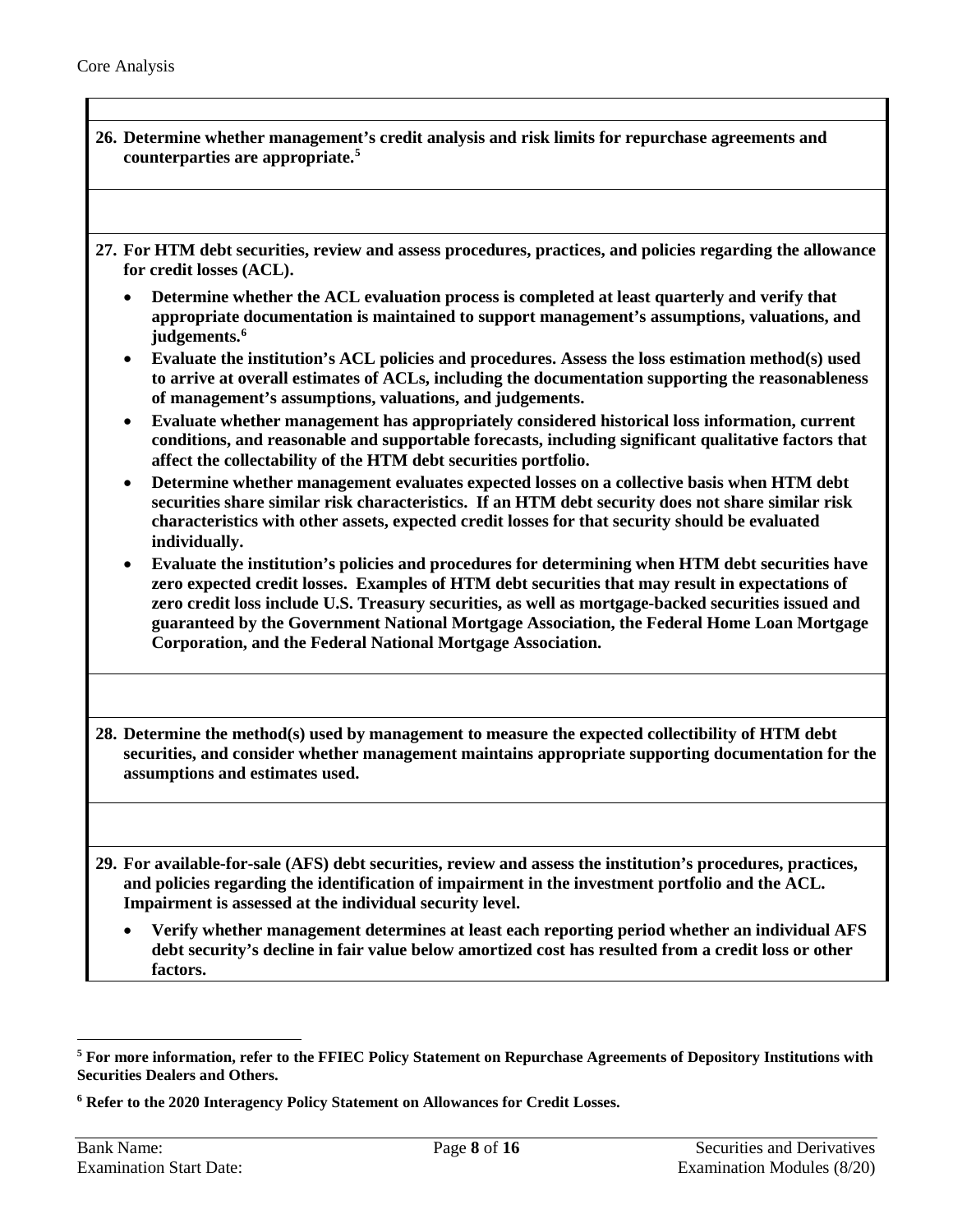- **Determine how management estimated the portion of the decline in fair value that was attributable to the credit loss (i.e., did management compare the present value of cash flows expected from the security with its amortized cost).**
- **Determine whether the present value calculation included management's best estimate based on past events, current conditions, and a reasonable and supportable forecast. Verify the following:** 
	- o **The interest rate used to discount the cash flow is the effective interest rate on the AFS debt security when it was acquired (at inception) or the current accretable yield; and**
	- o **Forecasts of future cash flows, such as:**
		- **The financial and operating condition of the issuer,**
		- **Reasonableness of estimates of expected default and recovery rates,**
		- **The value and characteristics of any underlying collateral securing the AFS debt security, and**
		- **Remaining payment terms of the debt security.**
- **Determine whether the institution's credit loss estimate is limited to the amount that the fair value is less than the amortized cost on the security (i.e., the fair value floor).**
- **30. Determine whether management intends to sell an AFS debt security, or whether it is more likely than not management will be required to sell a security before the recovery of its amortized cost. [7](#page-8-1)**
	- **If management does not intend to sell the AFS debt security, or if it is more likely than not management will not be required to sell the AFS debt security before recovery of its amortized cost basis, determine whether the estimate of credit loss is recorded through an ACL with a charge to the provision for credit losses for the credit loss component in the decline in fair value. Determine whether any non-credit component in the decline in fair value is properly recorded as a fair value adjustment in other comprehensive income net of tax.**
	- **If management intends to sell the AFS debt security or if it is more likely than not that management will be required to sell the AFS debt security before recovery of its amortized cost basis, determine whether management charged off any amount that was recorded as an ACL. Determine whether any additional decline in fair value that was not charged off through the ACL was charged down to fair value through earnings.**

**31. Determine whether the overall level of the ACL for HTM and AFS debt securities is appropriate and reasonable. Assess management's implementation of policies, procedures, processes, and controls to maintain an appropriate ACL on HTM and AFS debt securities.** 

<span id="page-8-0"></span>**32. Review and assess the institution's procedures, practices, and policies regarding the identification of OTTI (other than temporary impairment) in the investment portfolio.** 

• **Determine whether management ascertains, at least quarterly, whether a decline in an individual debt security's fair value below its amortized cost is temporary or other-than-temporary.** 

<span id="page-8-1"></span> $\overline{a}$ **<sup>7</sup> Refer to ASC paragraphs 326-30-55-1- through 55-2 for more information pertaining to this assessment.**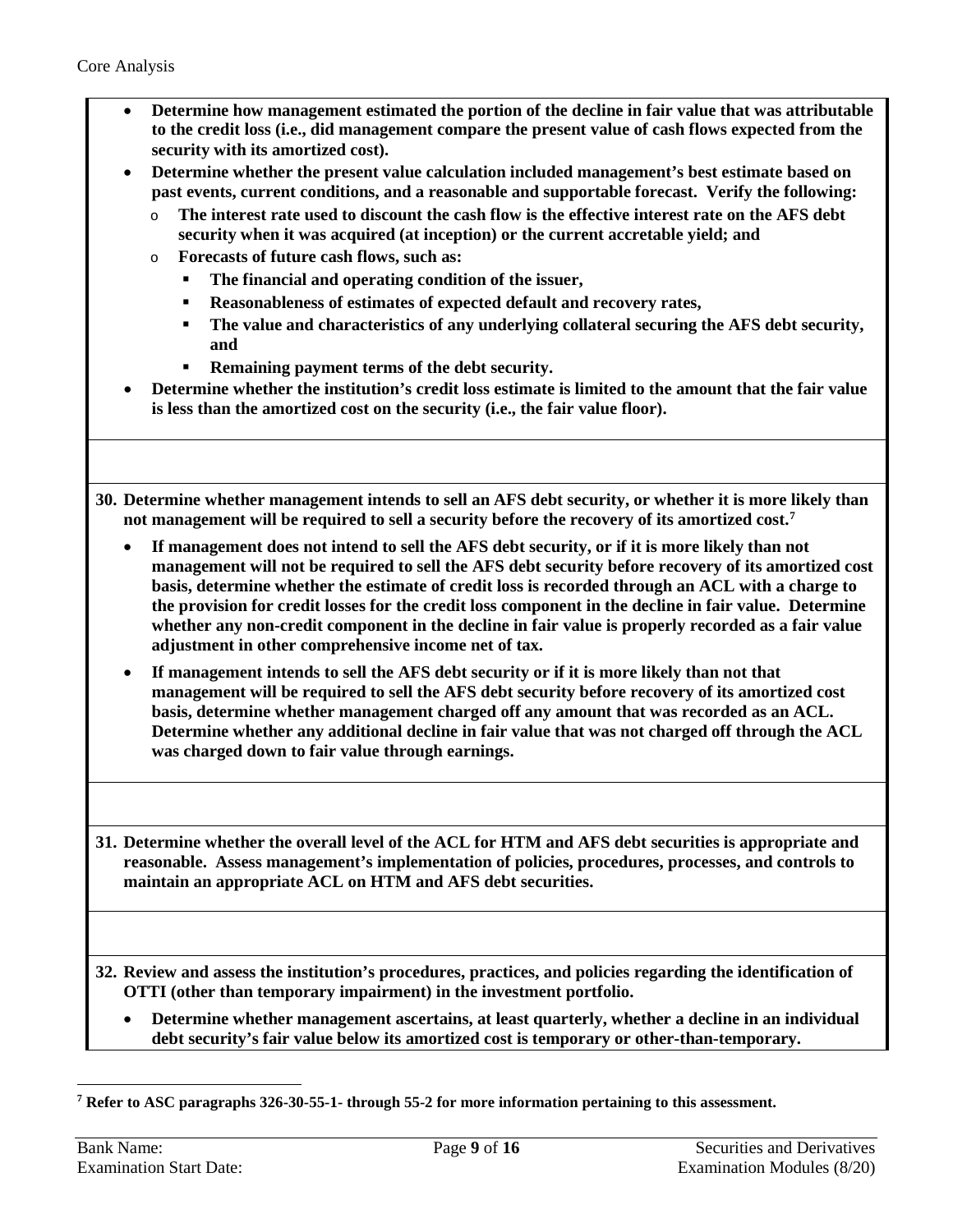| If the current fair value of the security is lower than its amortized cost basis, verify consistency<br>$\bullet$<br>with accounting rules under ASC 320-10-35.<br>Determine whether management's OTTI analysis addresses the following:<br>$\bullet$<br>The length of time and the extent to which the fair value has been less than the amortized cost;<br>$\circ$<br>Adverse conditions specifically related to the security, industry, or geographic area;<br>$\circ$<br>The historical and implied volatility of the fair value of the security;<br>$\circ$<br>The payment structure of the debt security and the likelihood of the issuer being able to make<br>$\circ$<br>payments that may increase in the future;<br>Failure of the issuer of the security to make scheduled interest or principal payments;<br>$\circ$<br>A significant deterioration in the earnings performance, risk profile, asset quality, or business<br>$\circ$<br>prospects of the investee;<br>Significant adverse change(s) in the regulatory, economic, or technological environment of the<br>O<br>investee;<br>Factors that raise material concern about the investee's financial capacity, such as negative<br>$\circ$<br>cash flow from operations, and working capital deficiencies, non-compliance with debt<br>covenants. |
|-----------------------------------------------------------------------------------------------------------------------------------------------------------------------------------------------------------------------------------------------------------------------------------------------------------------------------------------------------------------------------------------------------------------------------------------------------------------------------------------------------------------------------------------------------------------------------------------------------------------------------------------------------------------------------------------------------------------------------------------------------------------------------------------------------------------------------------------------------------------------------------------------------------------------------------------------------------------------------------------------------------------------------------------------------------------------------------------------------------------------------------------------------------------------------------------------------------------------------------------------------------------------------------------------------------------------|
| 33. Determine whether OTTI exists by considering whether the institution expects to recover the entire<br>amortized cost basis of the security.<br>If an institution is unable to assert that it will recover its amortized cost basis, an OTTI is<br>٠<br>considered to have occurred.<br>In assessing whether the entire amortized cost basis of the security will be recovered, an institution<br>٠<br>may compare the present value of cash flows expected to be collected from the security with the<br>amortized cost.<br>If the present value of cash flows expected to be collected is less than the amortized cost basis of the<br>$\bullet$<br>security, a credit loss exists and an OTTI is considered to have occurred.                                                                                                                                                                                                                                                                                                                                                                                                                                                                                                                                                                                   |
| 34. Determine whether management intends to sell any OTTI security or if it is more likely than not that<br>management will be required to sell any OTTI security before recovery of its amortized costs basis.<br>Ensure any impact to earnings is appropriately reflected.<br>If a credit loss exists, and management intends to sell the OTTI debt security, or it is more likely<br>$\bullet$<br>than not that management will be required to sell the OTTI debt security before recovery of its<br>amortized cost basis, the difference between the security's amortized cost basis and its fair value at<br>the balance sheet date must be recognized in earnings.<br>If a credit loss exists, and management does not intend to sell the OTTI security and it is not more<br>٠<br>likely than not that management will be required to sell the OTTI debt security before recovery of<br>its amortized cost basis less any current-period credit loss that exists, the amount of the total OTTI<br>related to the credit loss must be recognized in earnings, but the amount of the total impairment<br>related to other factors must be recognized in other comprehensive income, net of applicable taxes.                                                                                                     |
|                                                                                                                                                                                                                                                                                                                                                                                                                                                                                                                                                                                                                                                                                                                                                                                                                                                                                                                                                                                                                                                                                                                                                                                                                                                                                                                       |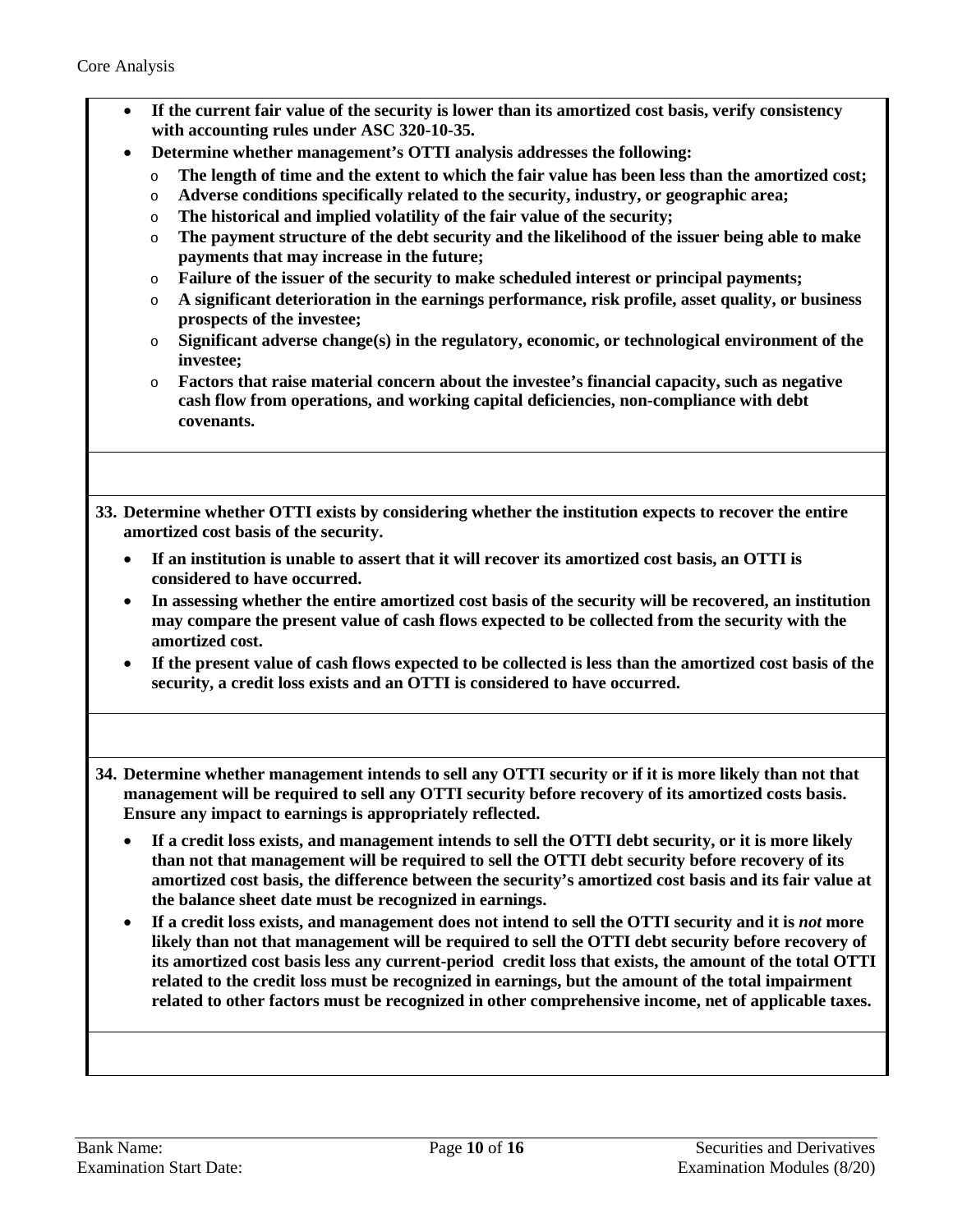- **35. Determine whether management uses discounted cash flow analysis to identify credit impairment.[8](#page-10-1) Verify the following:** 
	- **The interest rate used to discount the cash flows is the effective interest rate on the security when it was acquired (at inception) or current accretable yield; and**
		- **Assumptions affecting forecasts of future cash flows, such as:**
		- o **The financial and operating condition of the issuer,**
		- o **Reasonableness of estimates of expected default and recovery rates,**
		- o **The value and characteristics of any underlying collateral securing the debt security, and**
		- o **Remaining payment terms of the security.**
- <span id="page-10-0"></span>**36. Determine whether all equity securities are measured at fair value through net income.[9](#page-10-2) Determine whether:**
	- **All equity securities are properly measured at fair value at least quarterly, unless the practical expedient for non-marketable equity securities was elected.**
	- **Management elected the practical expedient approach for any non-marketable equity securities, such as bankers' bank stock. If so, determine whether management appropriately adjusts these non-marketable equity securities for impairment, if any, and for subsequent movements in an observable price change. Any price adjustment is required to be made on the date of the observable price change.**
- **37. Determine whether management's counterparty credit analysis is adequate for off-balance-sheet derivatives. The analysis generally includes:**
	- **Identification of counterparties with material credit risk,**
	- **Review of counterparty compliance with collateral agreements, and**
	- **Review of netting agreements for capital calculations for institutions that report risk-based capital ratios.**

**38. Determine whether the process for setting credit limits for issuers and counterparties is appropriate.**

**39. Determine whether the process for monitoring ongoing credit risk exposure is appropriate.**

<span id="page-10-1"></span>**<sup>8</sup> A credit loss exists when the present value of the cash flows expected to be collected on a debt security is less than its amortized cost.**

<span id="page-10-2"></span>**<sup>9</sup> Federal Home Loan Bank and Federal Reserve Bank stock are carried at cost and not subject to this accounting treatment.**

 $\overline{a}$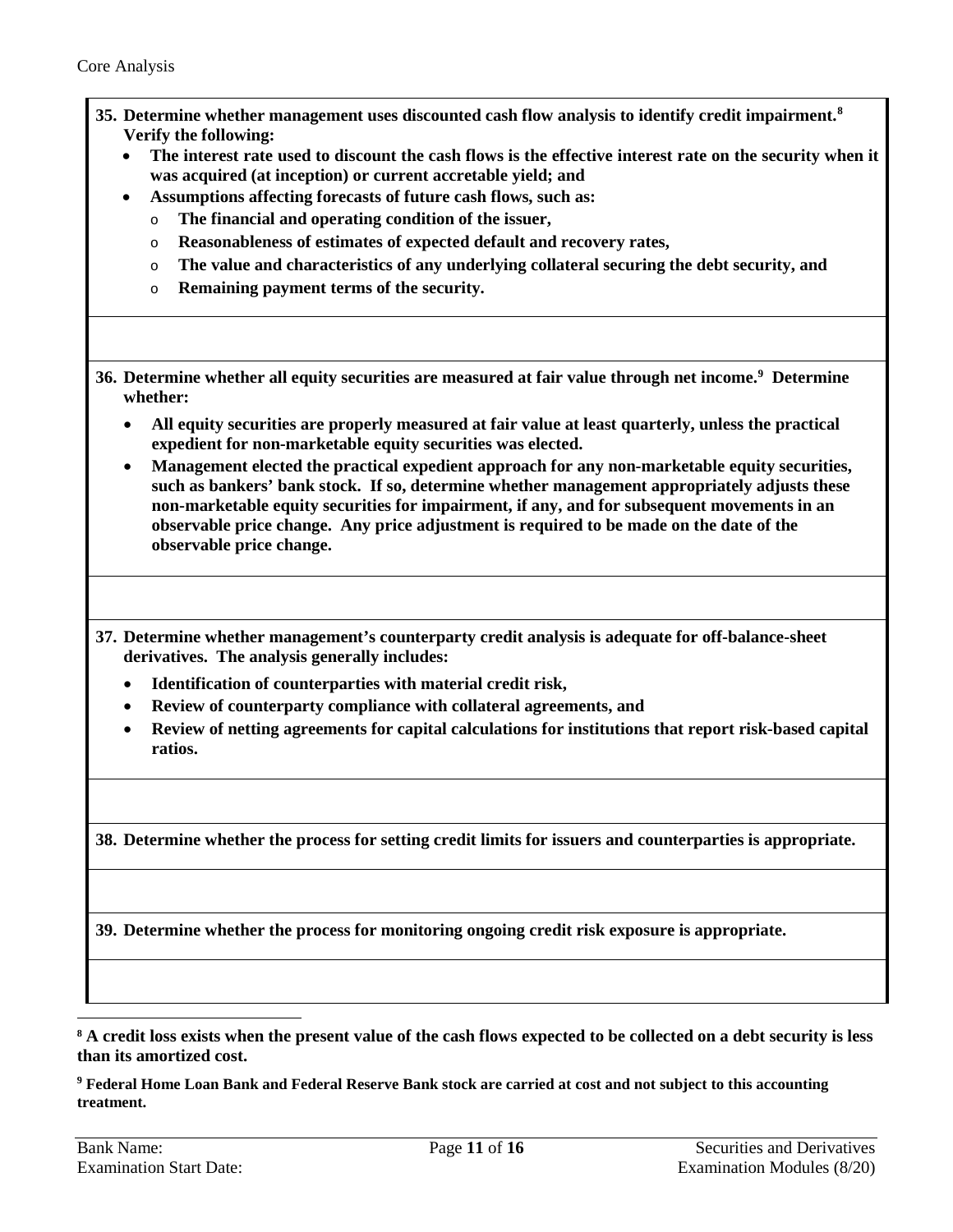**40. Determine whether concentrations of credit exist in the institution's portfolio(s).**

**41. Determine whether credit risk exposure is significant relative to earnings, capital, and risk limits.**

*Note: Market, liquidity, and legal risk in the securities and derivatives portfolios also may be addressed by other examination team members with those findings documented in other ED Modules. If that is the case, coordinate the completion of the Market, Liquidity, and Legal Risk sections below with the appropriate examination team members.* 

**MARKET RISK**

**42. Assess current appreciation or depreciation relative to earnings, capital, and risk limits.** 

- **43. Determine whether market risks are significant relative to earnings, capital, and risk limits. Consult with the examiner in charge of market risk.**
- **44. Determine whether the market risk measurement system properly identifies and measures material risks. Appropriate systems generally:** 
	- **Identify and measure the price sensitivity of high duration, structured, or otherwise complex securities, including those with embedded options;**
	- **Incorporate stress testing with interest rate shocks large enough to measure realistic potential market movements and risk;**
	- **Adjust changes in instruments' prices when interest rate movements exceed 100 basis points, to account for the effect of convexity; and**
	- **Subject instruments that may be exposed to risk from changes in the shape of the yield curve (e.g., dual index bonds) to nonparallel interest rate shocks.**

<span id="page-11-0"></span>**45. Determine whether management has assessed the effectiveness of any risk reduction strategies implemented by management (e.g. hedging).** 

## **LIQUIDITY RISK**

**46. Determine whether the cash flows from periodic payments and maturing securities are consistent with liquidity objectives and projections.**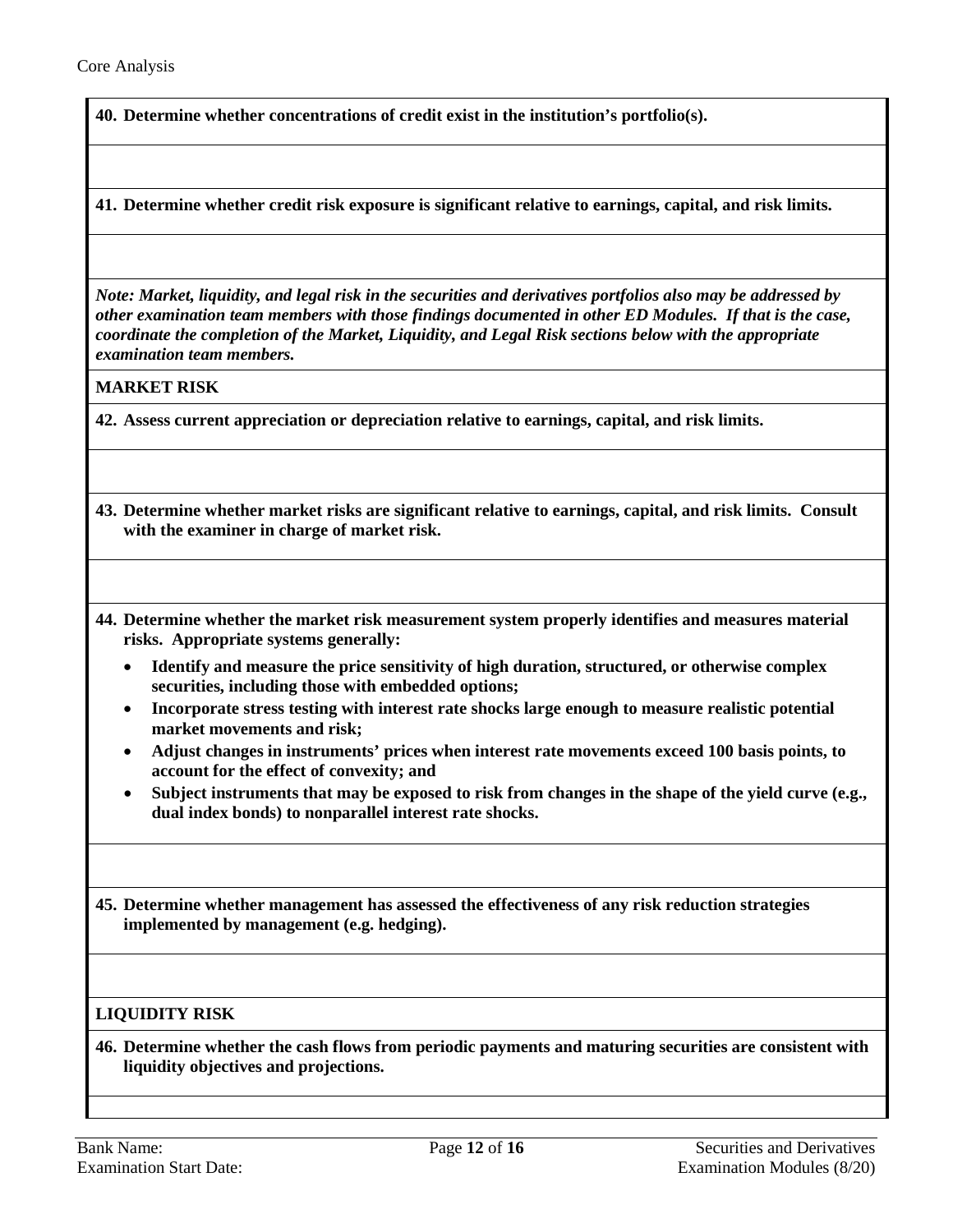<span id="page-12-0"></span>

| 47. Determine whether liquidity risk from investment activities is significant relative to earnings, capital,<br>and risk limits.                                                                                                    |
|--------------------------------------------------------------------------------------------------------------------------------------------------------------------------------------------------------------------------------------|
| 48. Determine whether the pricing process provides timely, accurate, and objective data by:<br>Confirming that management periodically obtains pricing information from an independent                                               |
| source,<br>Assessing whether management consistently applies an approach to pricing illiquid or complex                                                                                                                              |
| instruments, and<br>Verifying whether management obtains valuation estimates for illiquid or complex securities from<br>more than one source.                                                                                        |
| 49. Determine whether management periodically reviews the assumptions used to calculate fair values for<br>instruments that do not have readily observable market prices.                                                            |
| 50. For off-balance-sheet derivatives, determine whether management assesses market factors, such as the<br>number of market makers, transaction volumes, and contract liquidity before engaging in such<br>derivative transactions. |
| 51. Determine whether the volume of pledged securities, depreciated securities, or securities with limited<br>marketability affect the institution's overall financial condition.                                                    |
| 52. Determine the adequacy of the process for valuing derivatives positions.                                                                                                                                                         |
| <b>LEGAL RISK</b>                                                                                                                                                                                                                    |
| 53. For off-balance-sheet derivatives, determine whether management properly documents the<br>transactions through contracts and appropriate legal staff assesses the enforceability of those contracts.                             |
| <b>Securities and Derivatives Classifications</b>                                                                                                                                                                                    |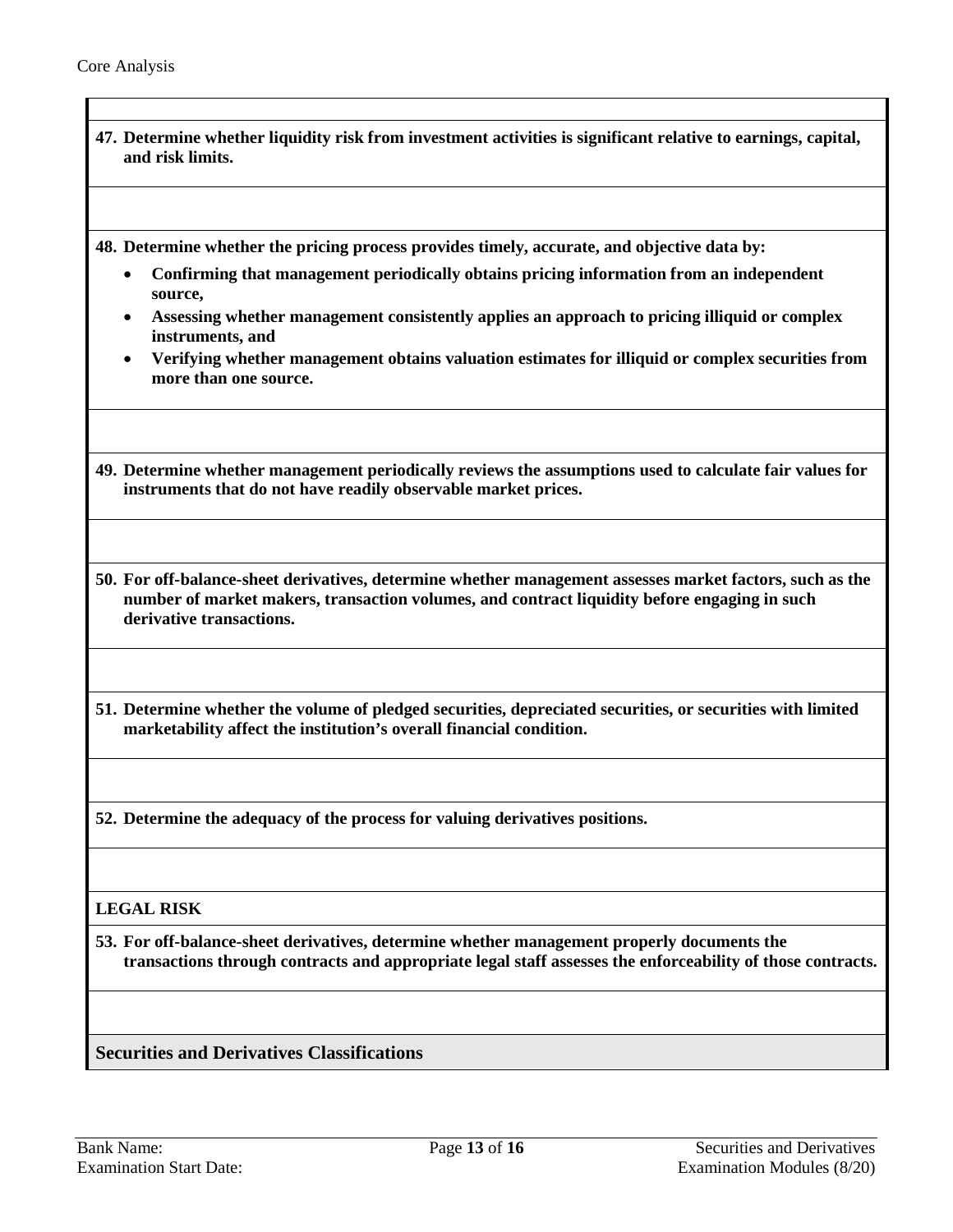**54. Determine whether the investment portfolio contains any non-investment grade assets. Classify these assets as appropriate. Refer to the Uniform Agreement on the Classification and Appraisal of Securities Held by Financial Institutions (Financial Institution Letter 51-2013, and SR Letter 13-18).**

<span id="page-13-1"></span>**55. Determine whether management has invested in any instrument that is highly sensitive to changing interest rates or is subject to high prepayment risk and may not return the institution's initial principal investment (e.g., interest only stripped MBS and principal-linked structured notes). Classify these instruments as appropriate.** 

**56. Determine whether there are any material accounting errors in the financial statements that warrant adverse classification.**

<span id="page-13-0"></span>**57. Estimate the potential loss for all derivative contracts for which counterparty performance is not sufficiently assured.** 

**Board and Senior Management Oversight** 

**GENERAL**

**58. Assess management's compliance with policies and risk limits established by the board.** 

- **59. Determine whether board reports appropriately identify and measure risk exposure and performance resulting from the securities and derivatives portfolio(s). Generally, effective board reports:** 
	- **Summarize all investment activity,**
	- **Describe investment portfolio risks and returns,**
	- **Indicate management's compliance with the investment policy and all risk limits,**
	- **List exceptions to internal policy,**
	- **Identify and describe instances of noncompliance with regulatory requirements, and**
	- **Discuss the effectiveness of derivatives used by management as part of a strategy to modify market risk.**

**60. Determine whether board meeting minutes and relevant committee meeting minutes indicate appropriate oversight of securities and derivatives activities.**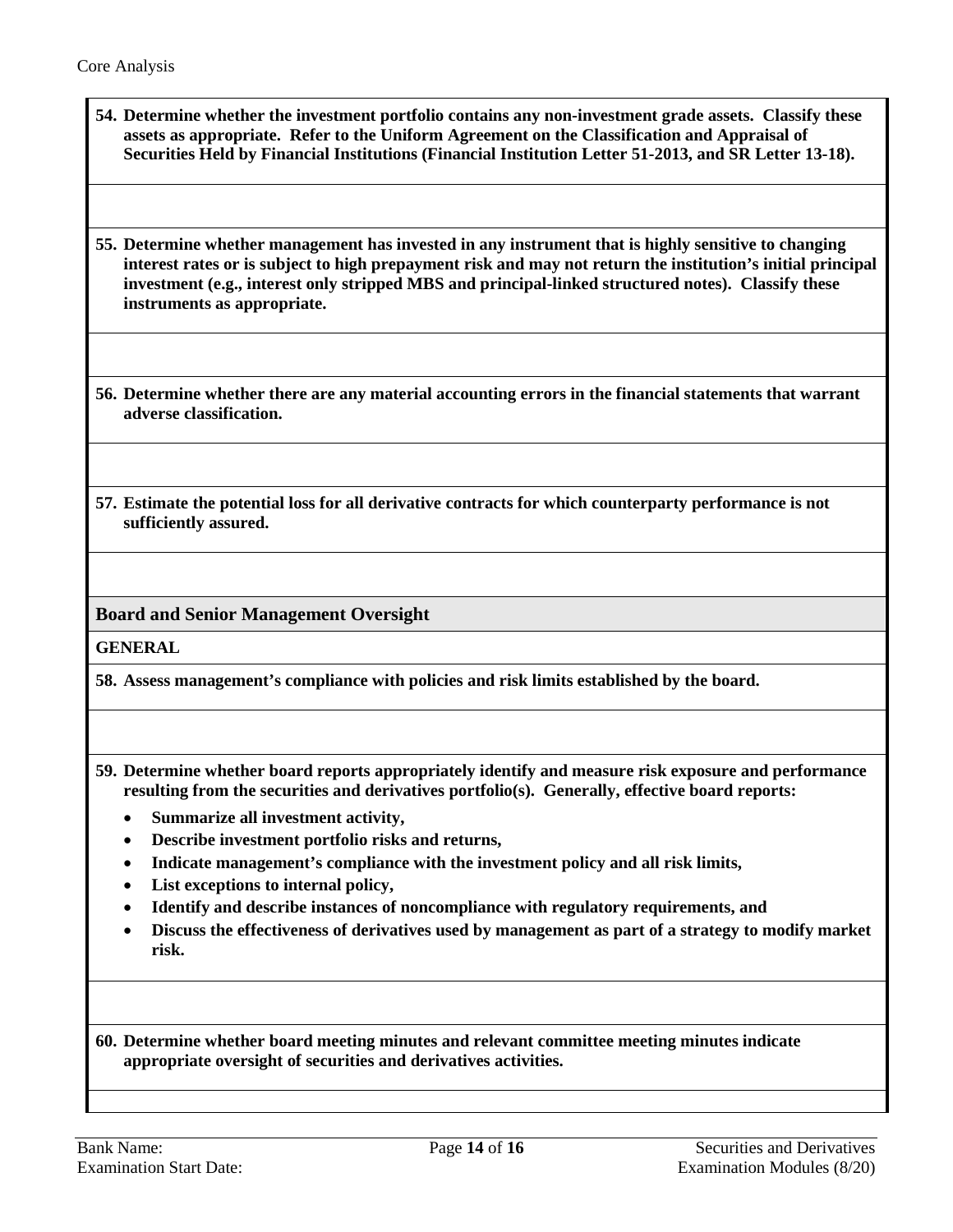- <span id="page-14-0"></span>**61. Through discussions with management, determine whether management has sufficient experience and expertise to understand, measure, monitor, and control risks in the investment portfolio and how those risks fit within the overall business strategy. When applicable, assess management's** 
	- **Understanding of tranche structures and performance triggers related to any structured securities in the institution's portfolio,**
	- **Monitoring of the performance of the underlying collateral, and**
	- **Understanding of the impact that collateral deterioration may have on the security's performance.**

**62. Determine whether current and planned investment strategies are consistent with the institution's strategic plan.**

**63. Determine whether the board or senior management has established an agreement delegating some aspects of the investment process to a third party[.10](#page-14-1) Prior to establishing such an agreement, management should conduct appropriate due diligence and evaluate the third party's reputation, performance, creditworthiness, and compliance record. If such an agreement exists, determine whether it addresses the following items:** 

- **Compensation,**
- **Approved broker-dealers,**
- **Investment goals,**
- **Approved activities and investments,**
- **Risk limits,**
- **Risk and performance measurements,**
- **Reporting requirements,**
- **Settlement practices, and**
- **Independent reviews.**

## **COMPLIANCE WITH LAWS AND ACCOUNTING STANDARDS**

- **64. Determine whether management adheres to U.S. GAAP. Some issues that may merit particular attention include interest accruals, principal amortization, premium amortization, and discount accretion.**
	- **Consider sampling trade tickets to validate purchase and sale price accuracy.**
	- **Consider sampling interest accrual calculations or audits to validate accuracy of those calculations.**
	- **Consider sampling premium amortization and discount accretion transactions.**
	- **Review any procedures for making periodic adjustments for amortizing investments to assess appropriateness.**

 $\overline{a}$ 

<span id="page-14-1"></span>**<sup>10</sup> Management should not delegate complete investment authority to a third party and is expected to provide adequate oversight over aspects it does delegate.**